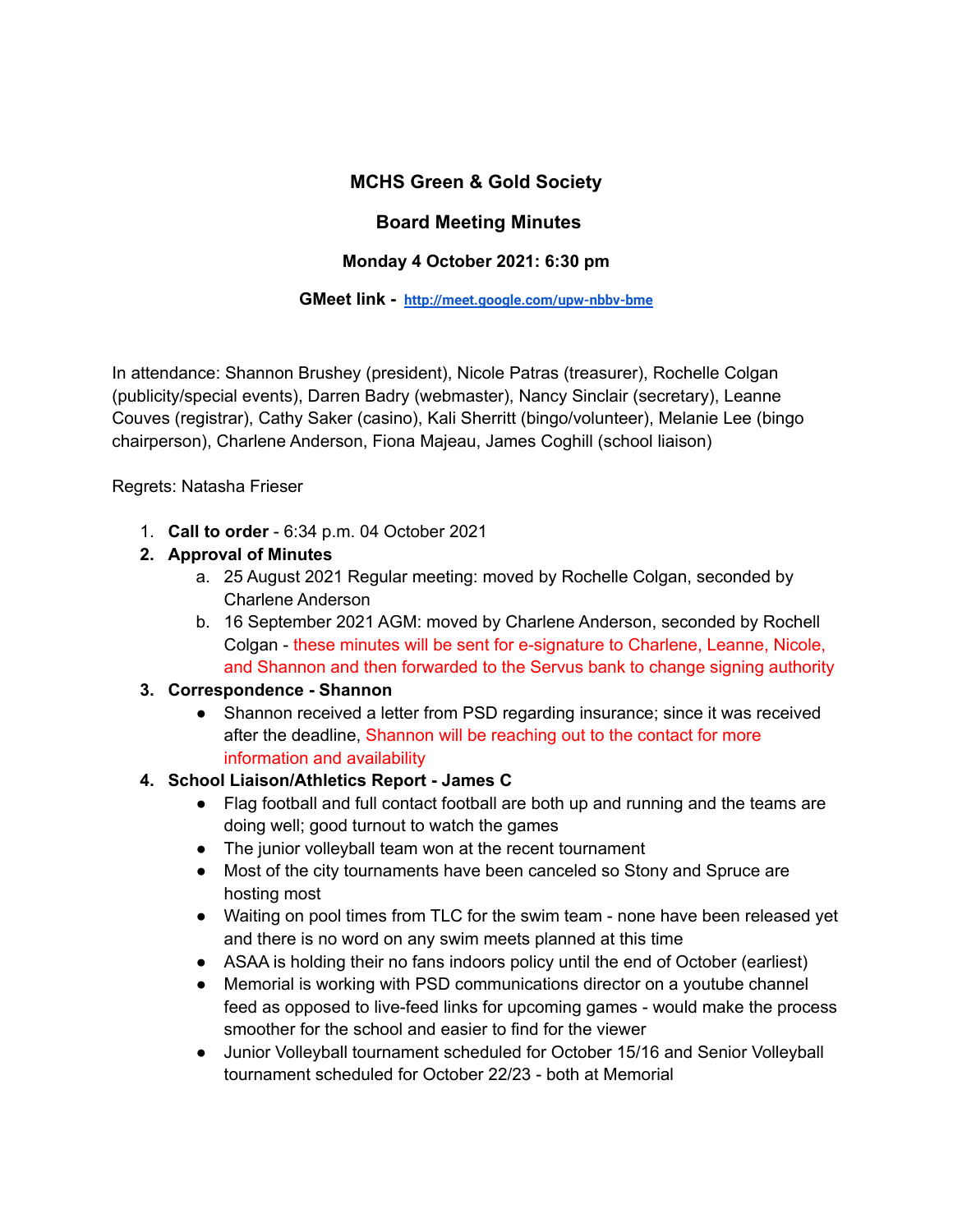• The school is working through the calendar syncing issues - if you notice something doesn't look accurate, let Mr. Coghill know

### **5. Treasurer Report - Nicole**

- Financials were emailed if there are questions please send them to the treasurer
- The new list of Executive Members will be sent to AGLC
- The annual returns (past two years) have been submitted
- Scholarships from last year have been paid out
- No cheques are needing signatures at this time

## **6. Bingo/Volunteer Report - Kali and Shannon**

- a. Bingo Switch w/SG Lions the Lions club has agreed to switch December/November dates with us so we will be doing an extra bingo in November and no Bingo in December
- b. Proof of Vaccination as of November 1, volunteers will be required to show proof of vaccination (at least first dose) or a negative COVID test to work; Darren will send out a mass email through RAMP with this information; the hall will permit an additional volunteer to be added to handle COVID screening/cleaning/etc - this will be decided on after the next Bingo to see whether there is a need
- c. SG Bingo AGM Oct 20 Kali will send an update on the invitation and whether the meeting will be in-person or remote

## **7. Sports Registrar Report - Shannon for Leanne (via email)**

- 57 of 59 volleyball athletes have paid, plus 3 athletes for "pay to play team" registered via RAMP.
- About 50% pay in full, 50% intend to volunteer
- Having the \$100 Athletic Fee automatically added to athlete accounts has been a huge time saver and less confusing for all. Having installment payments works well.
- Additional 16 athletes for Pay to Play teams (cross-country, flag football) registered and paid in the office
- Request from Athletic Director to reduce fees for Jr. Girls Volleyball Team to AF+1 point. I have not processed these refunds yet, as it would be easier from a RAMP perspective to do any refunds all at once. **QUESTION – Should any of the other teams have reduced fees?** For example, a few parents have asked if this is considered a "normal" season. For example, Sr. teams have 2 home tournaments and no transportation vs. in other years, they have 4-6 tournaments, including away tournaments with accommodations, and transportation for away games. **Mr. Coghill will ask Mr. Drolet for an answer**
- Use of promo codes for points suggest we do not use promo codes to record points and reduce fees as a standard practice. There is a minor technical issue when promo codes are used which is causing the issue
- Outstanding balances At the end of last year, we added outstanding balances to athlete accounts if they owed points and had not signed up for bingos in Sept, Oct of this year. There are 10 athletes who have balances on their accounts from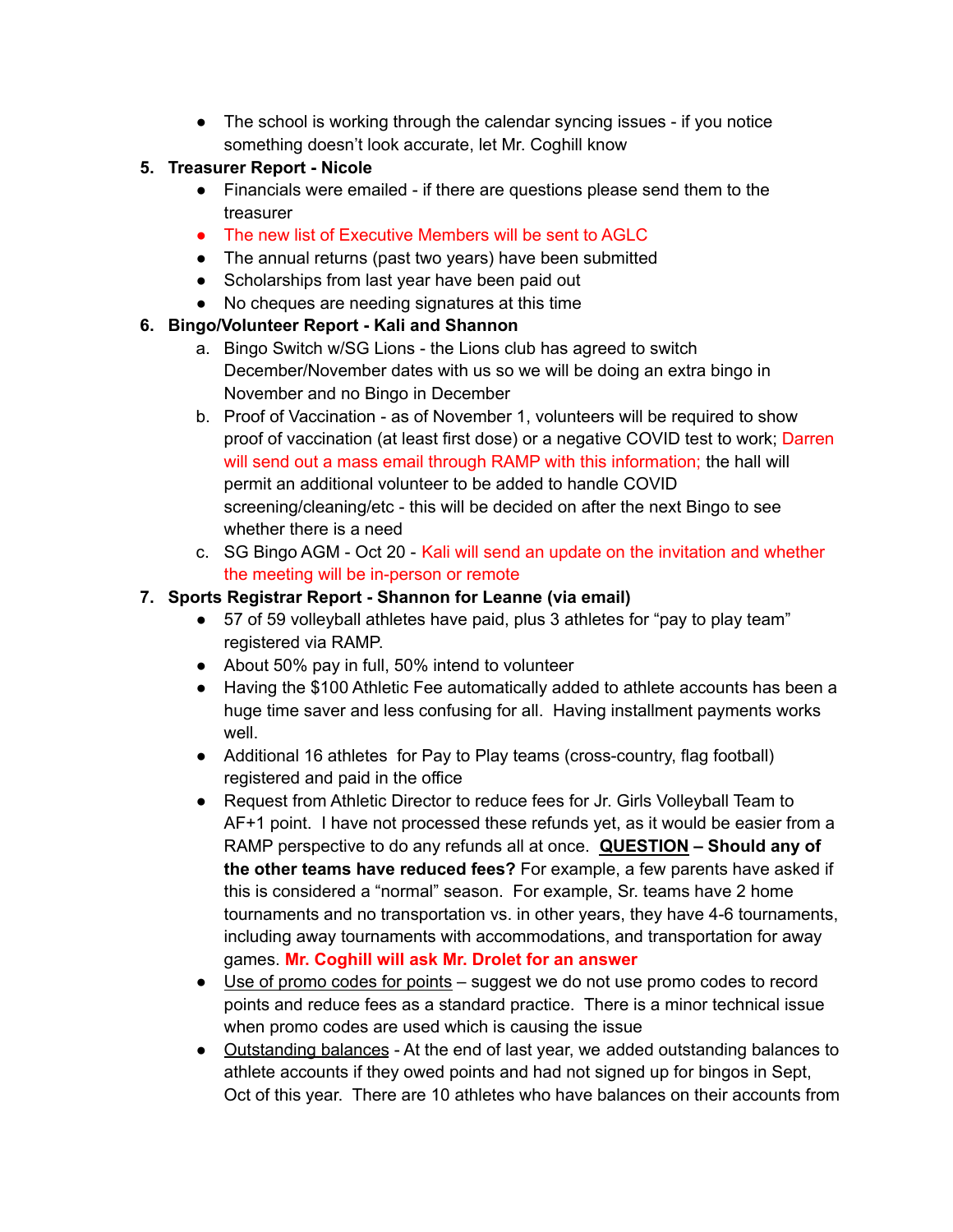2020-21 (\$920), 8 athletes from 2019-2020 (\$2,850). I need to spend more time (with President) to investigate status and cross-reference with bingo sign-up. Still to do…

• Mr. Coghill will report back on how payment is to be handled going forward. There is some question about whether the school should be paying fees upfront, or whether they should be coming directly from G+G - this is a third-party and insurance issue that is being looked at over the next few weeks

## **8. Webmaster Report - Darren**

• No update

# **9. Casino/Gaming/Grant Report - Cathy**

- CIP grant application was received no reply expected until November
- The next casino is not expected until 2023 (typically every 2-years however this is delayed due to the COVID shutdowns - our last casino was February 2020)

# **10. Publicity/Special Events Report - Rochelle**

- The apparel store is almost ready hopefully will open this week this will be for grad wear as well as spirit wear
- Rochelle is looking into adding a poster for past students who have gone on to play post high school - send Rochelle any names of athletes you know who are playing in post-secondary or professional teams, etc.

# **11. Concession Report - Shannon**

- Discussion about the possibility of running concessions during the October volleyball tournaments; thoughts included
	- COVID restrictions
	- No spectators reduce the number of people purchasing
	- Skip the Dishes provides students easy access to food
	- Cost vs Volunteer requirements vs profit
	- Could we reduce what is offered for sale
	- Perhaps we reduce the time the concession is open
	- Although we received our renewal certificate permitting us to run a concession, we would have to find out what restrictions we would need to follow with regards to COVID
- DECISION: no concessions for the October tournaments we will revisit for Basketball and Badminton season at the November meeting

# **12. Old Business - Shannon**

● No old business

# **13. New Business - Shannon**

- a. Policy for Point Transfers within Households, Sponsoring points are usable only for student-athletes living in the same household as the volunteer (they cannot be transferred to relatives, friends, etc.) - Extra points will go into the Torch Fund as a bursary for students who are unable to pay or provide volunteer hours Torch application and the process will be discussed at the November meeting
- b. 2020-21 attendance One executive member from the 2020-21 board missed six meetings (3 is the maximum permitted); Executive members are reminded that the maximum meetings missed is three; MOTION: Kelly King, having missed 6